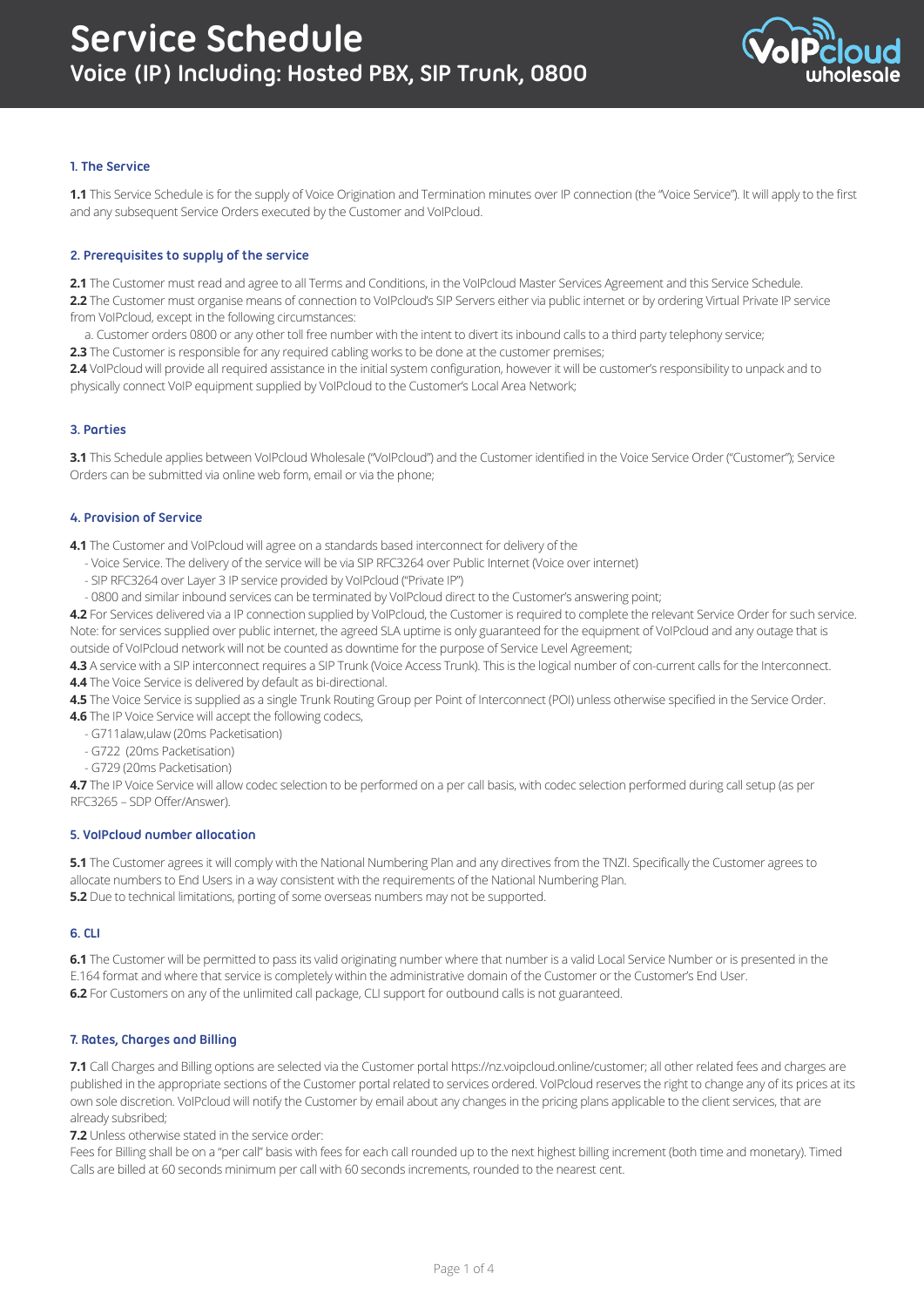

# **8. Term and Commencement**

**8.1** The Voice Service will be supplied for the term specified in the online Service Order and relevant CIS.

8.2 On completion of the ordering of services via the Customer portal, VoIPcloud will notify the Customer of Service Completion via email about Ready For Service "RFS" event. The date of this email forms the RFS date.

**8.3** The term commences on the RFS date, which is the first day by which the services is available for use by the Customer.

#### **9. Payment**

**9.1** Voice Minutes is a usage service, they are charged post termination of the call to the Customer's account. Fixed prices services associated with the Voice Service are charged monthly in advance.

**9.2** For Customers on prepaid billing models, a positive account balance has to be maintained at all times to allow for automatic charges of all recurring service fees and call charges;

**9.3** The Customer must pay all fees detailed in the Service Order.

#### **10. Service Delivery**

**10.1** VoIPcloud will use all reasonable endeavours to provide the Voice Service on the commencement date specified in the Service Order. In many cases VoIPcloud will rely on third parties to provide or supply equipment, access, circuits or cross-connects and therefore VoIPcloud will not be liable for any delay installing the services. Dates specified in the Service Order are approximate. VoIPcloud will keep the Customer informed of its progress provisioning the Voice Service.

#### **11. Fault Reporting and Response Times**

**11.1** Before reporting a fault to VoIPcloud, the Customer must take all reasonable steps to ensure that the fault is not a fault in any Customer equipment or within the Customer's administrative domain.

**11.2** Customers who rely on VoIPcloud's supplied Customer Premise Equipment ("CPE") must specifically ensure that the VoIPcloud CPE is receiving power and cooling as required to be operational.

**11.3** As soon as Customer has confirmed the fault is related to the Voice Service supplied by VoIPcloud, that fault must be reported to VoIPcloud by telephone or email.

**11.4** If VoIPcloud determines the fault is attributable to Customer equipment then VoIPcloud reserves the right to invoice the Customer a reasonable amount (not exceeding NZD \$500) for the time spent diagnosing the Customer's fault.

#### **12. Service Level Agreement and Rebates**

12.1 VoIPcloud provides the Voice Service with the following Service Levels:

Service Availability (%) 99.90% (per month)

**12.2** Should in any given month the Voice Service not perform to the Service Level Agreement (SLA), VoIPcloud will provide the Customer with a Service Level Rebate provided the Customer reported the fault (in accordance with Section 11). The rebate provided is listed in the following table:

| Aggregate Outage<br>Minutes in Month during business hours 9am - 8.30pm NZT Mon - Fri |           |     | $<$ 45 min $ $ < 135 min $ $ < 300 min $ $ > 300 min |     |
|---------------------------------------------------------------------------------------|-----------|-----|------------------------------------------------------|-----|
| % of Monthly Recurring Charges Rebated                                                | No rebate | 10% | 15%                                                  | 20% |

**12.3** A Service rebate is not redeemable in any form other than a credit to the Customer's account and in any month is capped at 20% of the Monthly Recurring Service Charges for the effected Service.

**12.4** A Service Rebate Claim (SRC) must be submitted in writing within 5 Business Days from the date on which the fault was restored. VoIPcloud will not be required to consider any claims submitted after 5 Business Days.

**12.5** Once a claim is received, VoIPcloud will review the event and calculate the Service Rebate (if applicable) and apply credit to the Customer's account for any such Service Rebate.

12.6 The Customer will not be entitled to claim a rebate if VoIPcloud determines the fault was due to or to the extent caused directly or indirectly by: i Act or omission of the Customer

ii Failure of the Customer's equipment

iii Failure of services supplied by the Customer to the VoIPcloud CPE

iv Was entirely a result of a third party supplier to VoIPcloud

v During a maintenance session

vi You have claimed a Service Rebate related to this outage under a different Service Schedule

vii Permitted suspension by VoIPcloud of the service

viii Was the result of a "force majeure" event

**12.7** Service Claims must be submitted via email to support@nz.voipcloud.online.

**12.8** The Service Level Rebates contained herein shall be the Customer's sole remedy for any downtime in the Voice Service.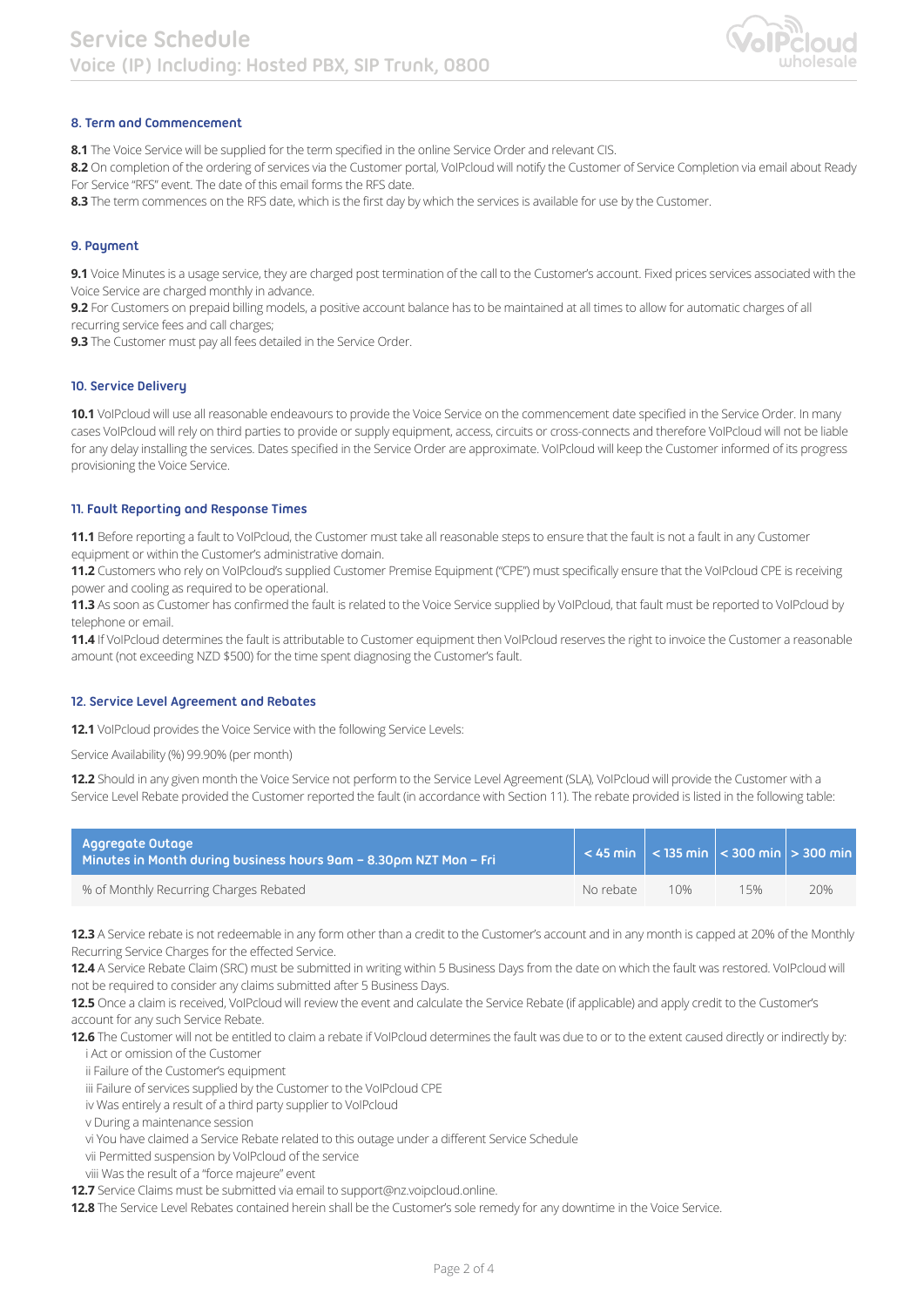

**12.9** The Customer may request a service outage report for outages that last longer than 15 minutes. Service outage reports (when requested) will be emailed to the Customer within 5 business days from the date requested. **12.10** Service status updates and information about any unscheduled service outages are published at: https://voipcloud.online/uptime/

## **13. Scheduled Maintenance**

**13.1** VoIPcloud requires the ability to perform maintenance sessions to enhance the efficiency of the voice network and to roll out new features and software updates to enhance the user experience. There is an allocated interval for planned maintenance sessions, which occurs on the 1st and 3rd Friday of every month from 10pm to Saturday 2am NZT. There may possibly be very short interruptions during scheduled maintenance sessions. Should a planned maintenance session require a greater time window than the default time slot or is of an emergency nature, notifications will be provided via email (to the technical and administrative contact listed on the Voice Service Order, or the primary email entered in the billing account) to the following schedule. Mass emails must be enabled on the billing account to receive email notifications.

| Category      | <b>Notice Period</b> | <b>Duration</b>      | Period (NZT)                                  |
|---------------|----------------------|----------------------|-----------------------------------------------|
| Consultative  | As agreed by parties | As agreed by parties | As agreed by parties                          |
| Planned Major | 5 business days      | $> 240$ mins         | 10pm - 6am or anytime during Saturday, Sunday |
| Emergency     | $\sim$               | $< 15$ mins          | $10pm - 6am$                                  |

## **14. Availability of Call Routes**

**14.1** VoIPcloud does not guarantee that you will be able to make successful calls to every valid telecommunications number as VoIPcloud does not operate every aspect of the telephone network used to provide the Service to you. Furthermore, VoIPcloud may bar calls to certain International Destinations if calls pose a real threat to the VoIPcloud network, Customers or National Security.

# **15. International Call Rates**

**15.1** International call rates are subject to change without notice.

#### **16. Proof of Usage**

**16.1** Your invoice will be calculated by reference to data recorded or logged by VoIPcloud. Records held and call-logging procedures adopted by VoIPcloud will be conclusive evidence of the usage of the Service and the charges payable by the Customer.

### **17. Emergency Service Calls**

When you dial '111' from the VoIPcloud Service, you will be connected to the Emergency Services. It is imperative that you understand that VoIPcloud's service cannot be utilised if there is a power outage, when your internet connection is interrupted or if the hardware you are using to access the service is in anyway flawed. We strongly recommend that you have an alternative telecommunications service such as a cellular, fixed line or satellite telephone connection to contact Emergency Services in the event of the unforeseen. It is illegal for you to relocate the service from one destination to another without informing VoIPcloud of the change required. Accordingly you must advise VoIPcloud of any changes to your address details so that Emergency Service Calls are connected correctly.

## **18 Telecommunications Customer Service Guarantee Waiver**

In accordance with Consumer Guarantees Act (CGA), and the Telecommunications Act 2001, VoIPcloud proposes that you waive your protection and rights under Customer Service Guarantee. As a customer, you are not obliged to waive your protection or rights, however because Voice Over IP technologies are not equivalent to standard telephone networks, you acknowledge that VoIPcloud reserves its right not to provide you with a service. In return, VoIPcloud agrees to provide you with significantly lower call costs and technical support, all on the basis that VoIPcloud is not required to meet the standards set out in the Customer Service Guarantee.

The Protection and Rights you are waiving include:

Guarantees in respect to supply of goods as per part 4 of CGA.

Guaranteed maximum connection periods, as per the CGA.

Guaranteed maximum rectification period, as per the CGA.

Information to be given to Customers, as per the CGA.

Making and Changing Appointments, as per the CGA.